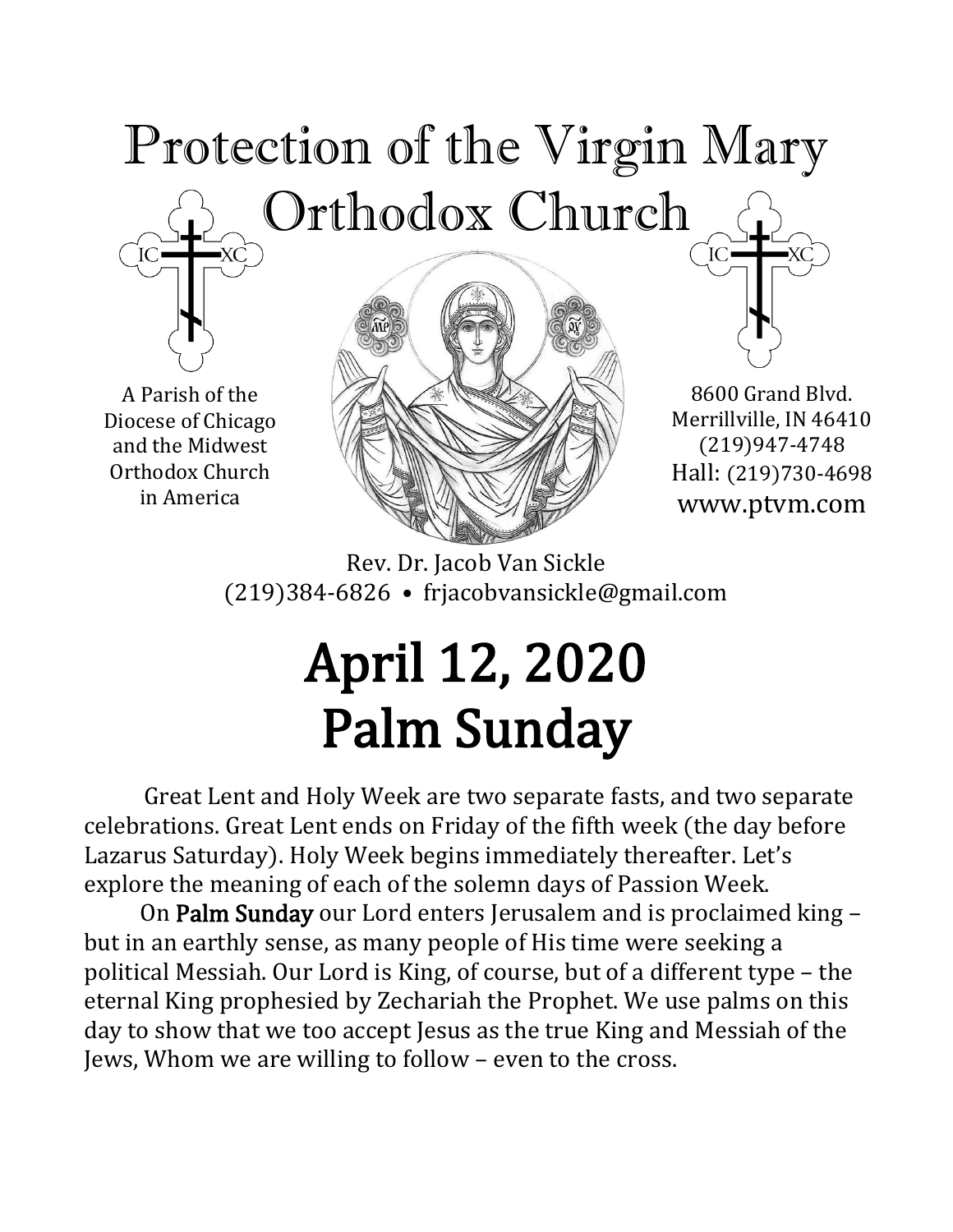The services of Great and Holy Monday, Tuesday and Wednesday are known as the Bridegroom Matins services. We behold Christ as the Bridegroom of the Church, bearing the marks of His suffering, yet preparing a marriage Feast for us in God's Kingdom. Each of these Bridegroom services has a particular theme. On Holy Monday, the Blessed Joseph, the son of Jacob the Patriarch, is commemorated. Joseph was betrayed by his brothers, thrown into a pit, and sold into slavery by them. In the same way, our Lord was rejected, betrayed by His own, and sold into the slavery of death. The Parable of the Ten Virgins is read on Holy Tuesday. It tells the story of the five virgins who filled their lamps in preparation for receiving the bridegroom while the other five allowed their lamps to go out, and hence were shut out of the marriage feast. This parable is a warning that we must always be prepared to receive our Lord when He comes again. The theme of **Holy Wednesday** is repentance and forgiveness. We remember the sinful woman who anointed our Lord in anticipation of His death. Her repentance and love of Christ is the theme of the wonderful "Hymn of Kassiane" which is chanted on this night, reminding us one more time, before "it is too late," that we too may be forgiven if we repent.

On Great and Holy Thursday we turn to the last events of our Lord and His Passion. Thursday morning begins with a Vesperal Divine Liturgy commemorating the Mystical Supper. It was at the Mystical Supper that our Lord instituted the Holy Eucharist. At this Liturgy a second Host is consecrated and kept in the Tabernacle. It is from this Host that Holy Communion is distributed to the shut-ins and the sick throughout the coming year.

The services of Great and Holy Friday begin Thursday night with the Service of the Twelve Passion Gospels commemorating our Lord's Crucifixion. After the reading of the fifth Gospel, the holy cross is carried around the church in procession, and Christ's body is nailed to the cross in the center of the church. In the afternoon we celebrate the Vespers Service of the taking down of Christ's Holy Body from the Cross. The Plaschanitsa (burial shroud) with Christ's body on it is carried in procession and placed in the recently decorated tomb. In the evening the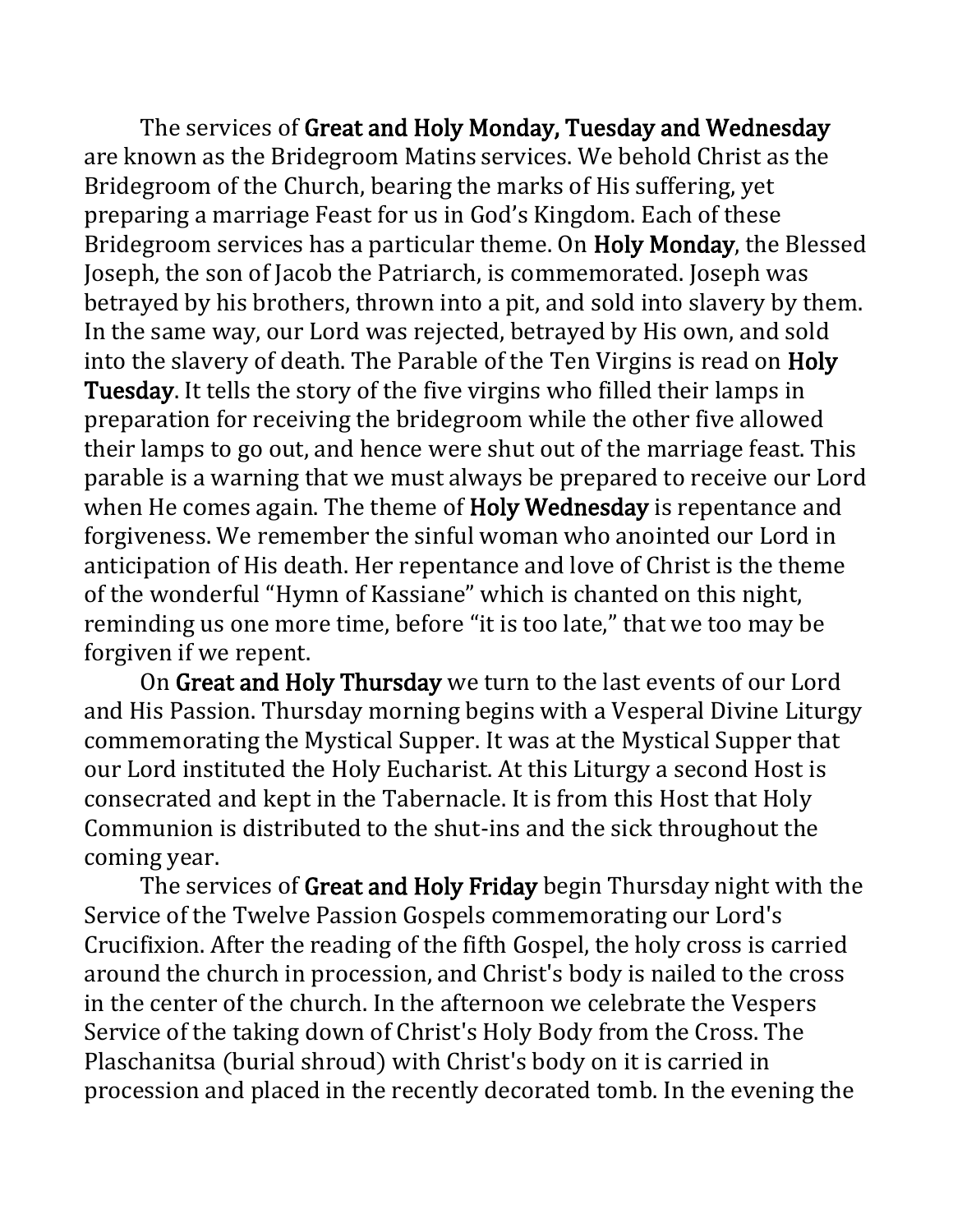Lamentations service is sung. This service begins in a solemn manner, but by the end of the service we are already anticipating the Resurrection of our Lord. Remember again, that the Holy Friday evening Orthros is actually the first service of Holy Saturday, the day in which we commemorate our Lord's body resting in the tomb while His all-pure soul descends into Hades to free the faithful of the Old Covenant.

Great and Holy Saturday is a day of hope and waiting. In the morning we celebrate a Vesperal Divine Liturgy which commemorates Christ's victory over death. Bright vestments are worn as we anticipate Christ's Resurrection. The whole Church is changed from the black of mourning to the white of the resurrection as the choir chants "Arise O God and Judge the earth, for to You belong all the nations." The Vesperal Divine Liturgy of Holy Saturday concludes the services of Holy Week, and brings us to the eve of Great and Holy Pascha.

## HYMNS OF THE DAY

#### First Antiphon

I love the Lord because He has heard the voice of my supplication.

Ref: Through the prayers of the Theotokos, O Savior, save us!

Because He inclined His ear to me; therefore I will call on Him as long as I live.

The snares of death encompassed me; the pangs of hell laid hold on me.

I suffered distress and anguish, so I called on the Name of the Lord.

I will walk in the presence of the Lord in the land of the living.

Glory to the **Father and to the Son and to the Holy Spirit**, now and ever and unto ages of ages. Amen.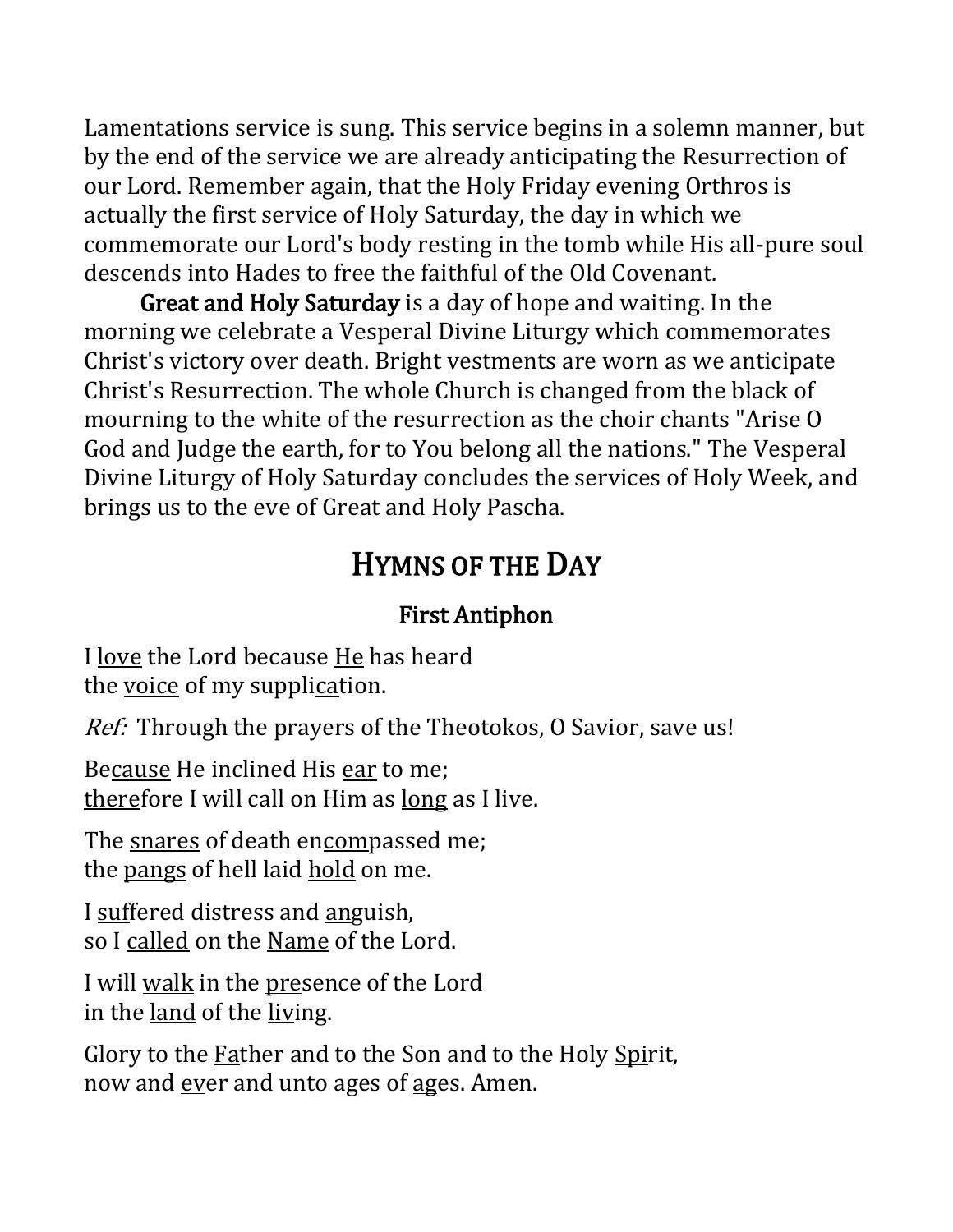#### Second Antiphon

I kept my faith, even when I said, "I am greatly afflicted."

Ref: O Son of God who sat upon the foal, save us who sing to You: "Alleluia!"

What shall I render to the Lord for all the things He has given me?

I will receive the cup of salvation and call on the Name of the Lord.

I will pay my vows to the Lord in the presence of all His people.

#### Third Antiphon

O give thanks to the Lord, for He is good; for His mercy endures forever! Let the house of Israel say that He is good, for His mercy endures forever!

#### Tone 1 – Troparion of the Feast

By raising Lazarus from the dead before Your Passion, You confirmed the universal resurrection, O Christ God. Like the children with the palms of victory, we cry out to You, O Vanquisher of Death: "Hosanna in the highest!// Blessed is He that comes in the Name of the Lord."

Let the house of Aaron say that He is good, for His mercy endures forever! Let those who fear the Lord say that He is good, for His mercy endures forever!

#### Repeat the Troparion

After the Entrance, we sing the Festal Troparion again, then: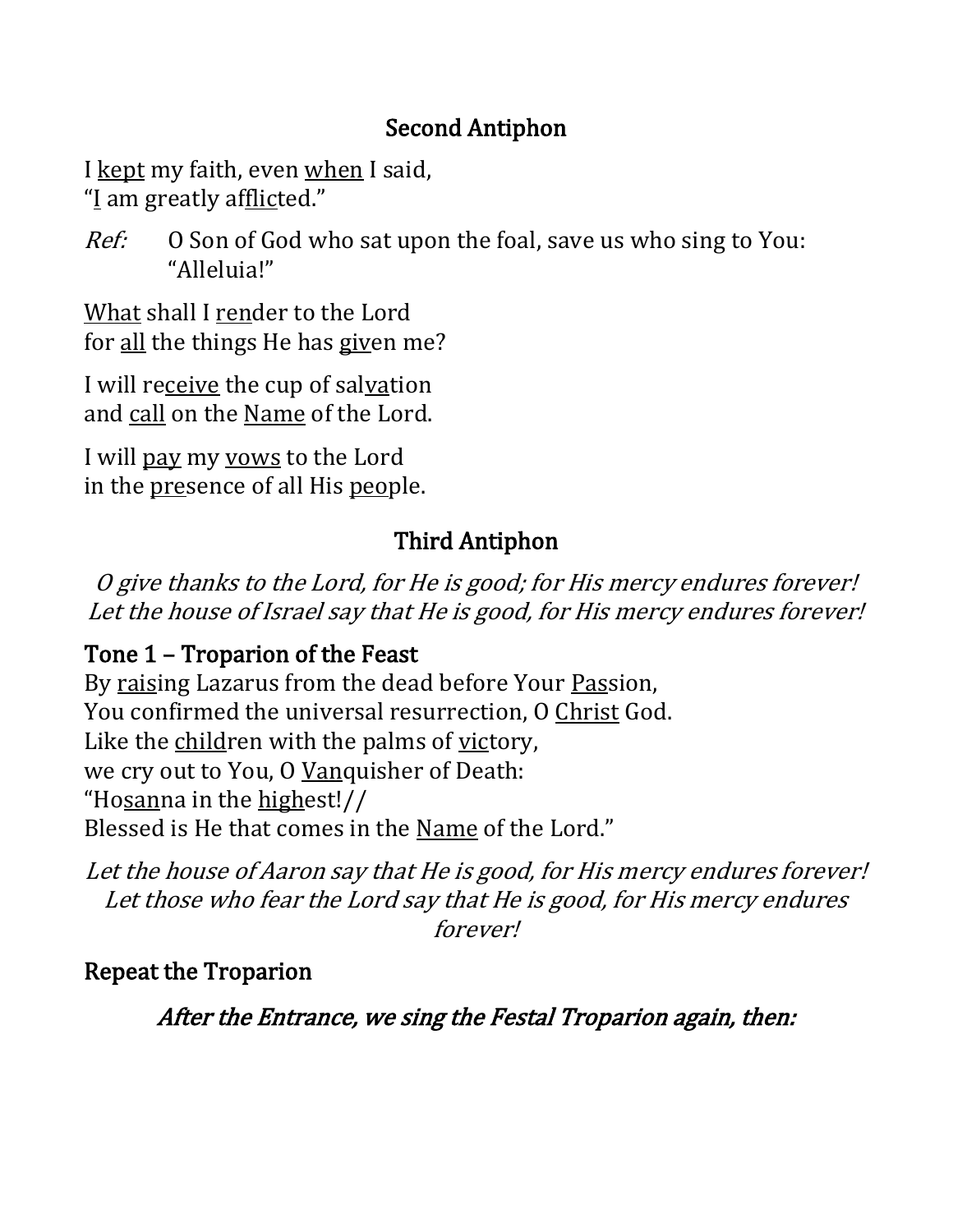#### Tone 4 – Another Troparion for the Feast

When we were buried with You in baptism, O Christ God, we were made worthy of eternal life by Your Resurrection. Now we praise You and sing: "Hosanna in the highest!// Blessed is He that comes in the Name of the Lord!"

#### Tone 6 – Kontakion of the Feast

Sitting on Your throne in Heaven, carried on a foal on earth, O Christ God, accept the praise of angels and the songs of children who sing:// "Blessed is He Who comes to recall Adam!"

# SCRIPTURE READINGS

#### Tone 4 – Prokeimenon for Palm Sunday (Psalm 117)

Blessed is He that comes in the name of the Lord! God is the Lord and has revealed Himself to us!

#### Epistle: Philippians 4:4-9

Brethren: Rejoice in the Lord always. Again I will say, rejoice! Let your gentleness be known to all men. The Lord is at hand. Be anxious for nothing, but in everything by prayer and supplication, with thanksgiving, let your requests be made known to God; and the peace of God, which surpasses all understanding, will guard your hearts and minds through Christ Jesus.

Finally, brethren, whatever things are true, whatever things are noble, whatever things are just, whatever things are pure, whatever things are lovely, whatever things are of good report, if there is any virtue and if there is anything praiseworthy – meditate on these things. The things which you learned and received and heard and saw in me, these do, and the God of peace will be with you.

#### Gospel: John 12.1-18

Six days before the Pascha, Jesus came to Bethany, where Lazarus was who had been dead, whom He had raised from the dead. There they made Him a supper; and Martha served, but Lazarus was one of those who sat at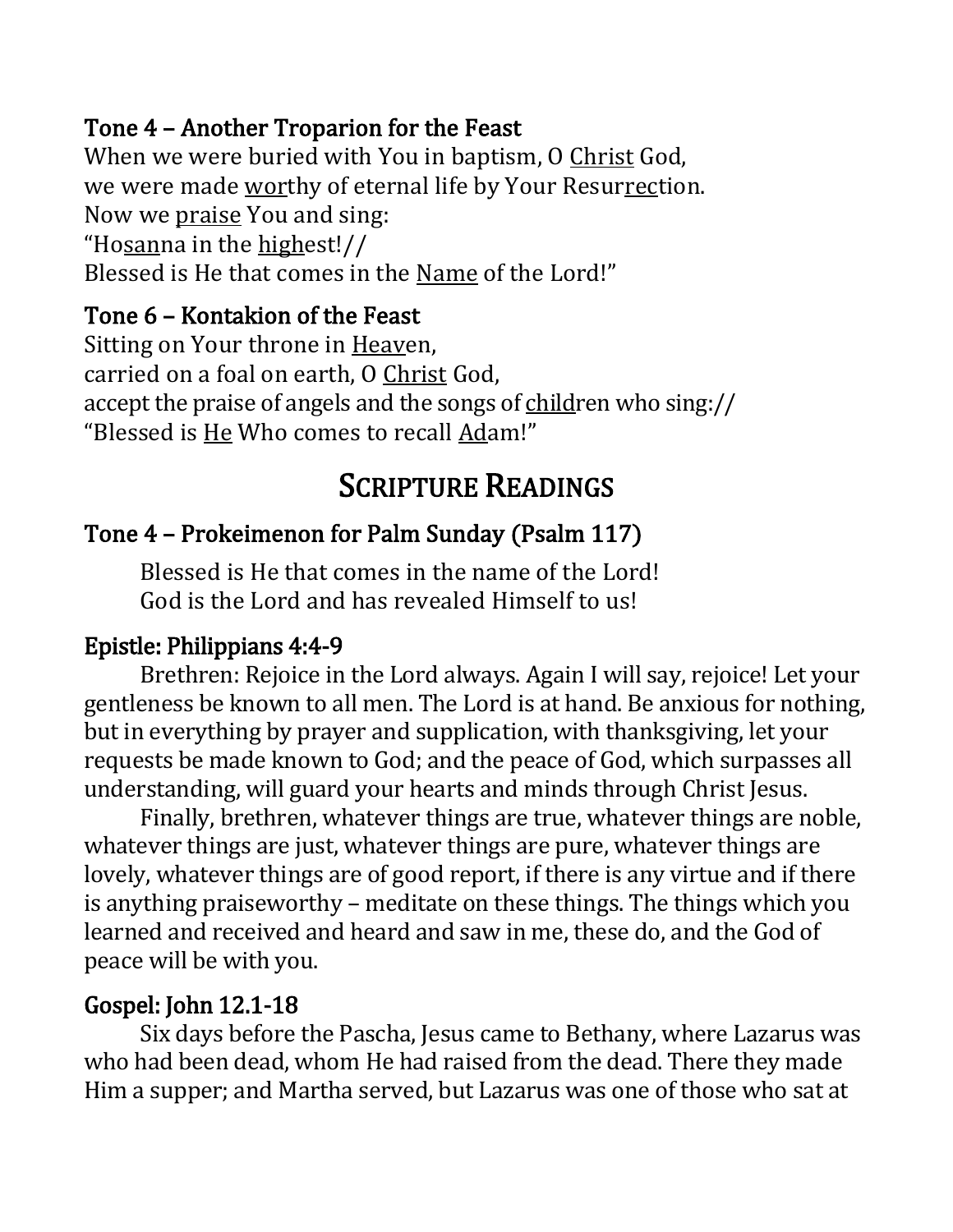the table with Him. Then Mary took a pound of very costly oil of spikenard, anointed the feet of Jesus, and wiped His feet with her hair. And the house was filled with the fragrance of the oil.

But one of His disciples, Judas Iscariot, Simon's son, who would betray Him, said, "Why was this fragrant oil not sold for three hundred denarii and given to the poor?"

This he said, not that he cared for the poor, but because he was a thief, and had the money box; and he used to take what was put in it. But Jesus said, "Let her alone; she has kept this for the day of My burial. For the poor you have with you always, but Me you do not have always."

Now a great many of the Jews knew that He was there; and they came, not for Jesus' sake only, but that they might also see Lazarus, whom He had raised from the dead. But the chief priests plotted to put Lazarus to death also, because on account of him many of the Jews went away and believed in Jesus.

The next day a great multitude that had come to the feast, when they heard that Jesus was coming to Jerusalem, took branches of palm trees and went out to meet Him, and cried out: "Hosanna! 'Blessed is He who comes in the name of the Lord!' The King of Israel!"

Then Jesus, when He had found a young donkey, sat on it; as it is written: "Fear not, daughter of Zion; behold, your King is coming, sitting on a donkey's colt." His disciples did not understand these things at first; but when Jesus was glorified, then they remembered that these things were written about Him and that they had done these things to Him.

Therefore, the people who were with Him when He called Lazarus out of his tomb and raised him from the dead bore witness. For this reason the people also met Him, because they heard that He had done this sign.

### WE REMEMBER IN PRAYER

NDep. Joseph Clark Wayne Fritz Ev.Mem. Michael Nazaruk Alexy Maikovich

Peter Lubeck Andrew Pillar Mary Lescisn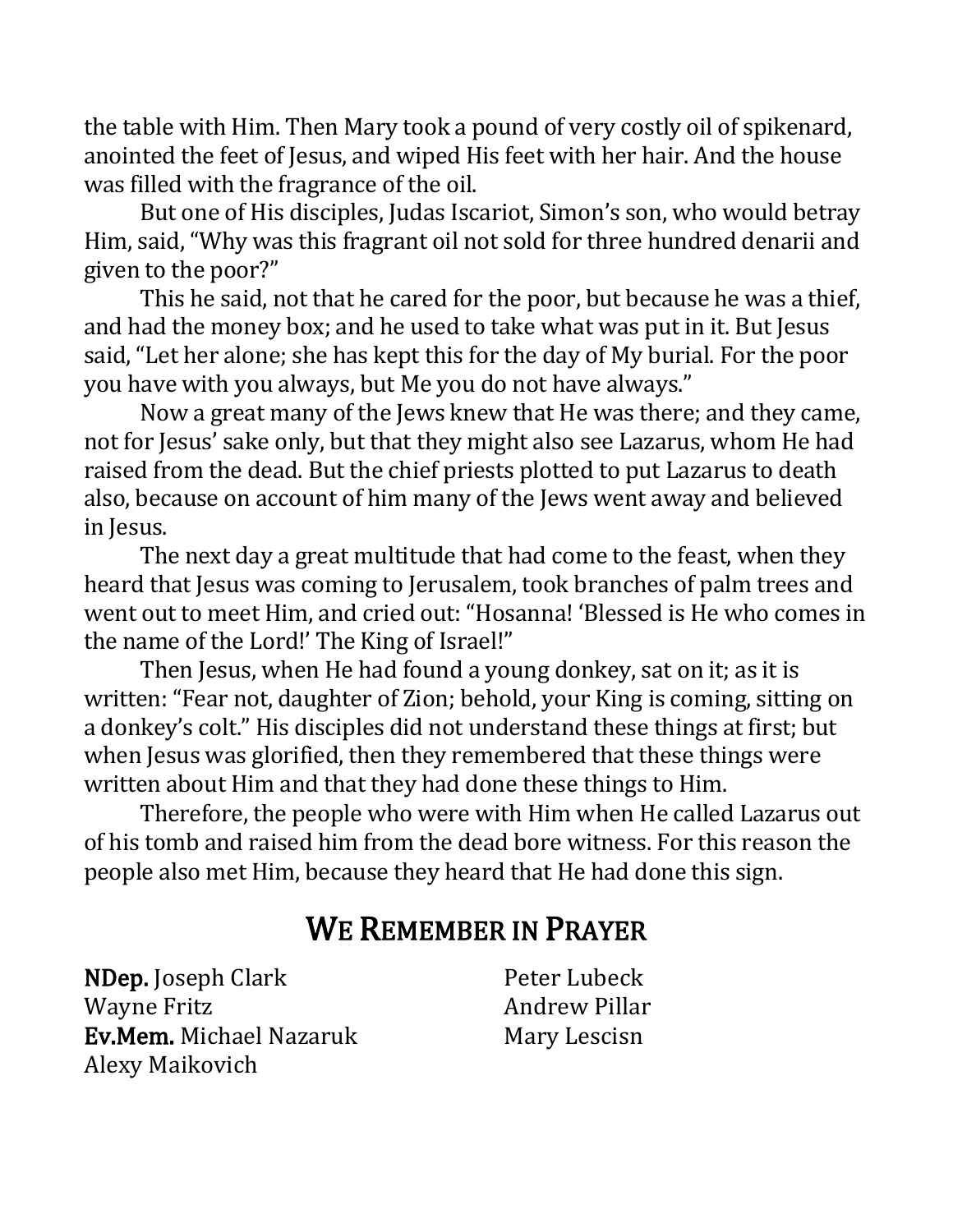| Health/Salvation: | Laila           | Phyllis   | Gerald         |
|-------------------|-----------------|-----------|----------------|
| Archpr. Peter     | Paula           | Kay       | Nadia          |
| Pr. John          | Melissa         | Fred      | Charlene       |
| Pr. Christopher   | Jonathan        | Larry     | Milka          |
| Mat. Jennifer     | Matthew         | Rollie    | Daniel         |
| Andrew            | Gail            | Joseph    | Russell        |
| Gideon            | Maria           | Mark      | <b>Brendan</b> |
| Dn. Nicholas      | Stacy           | Alexa     | Benjamin       |
| Kevin             | Jeramie         | Paula     | William        |
| Jon               | Olivia          | James     | Kara           |
| Tanya             | Parker          | Joanne    | <b>Nathan</b>  |
| Jovan             | <b>Barbara</b>  | Michael   | Sharon         |
| Julia             | Thomas          | Joseph    | Michael        |
| Warren            | Jessica         | Kathleen  | John           |
| Carol             | Eduardo         | Paul      | Miriana        |
| Tom               | Christine       | William   | Vern           |
| Elizabeth         | <b>Nicholas</b> | Frederick | Janice         |
| Tina              | <b>Natalie</b>  | Janet     | Olga           |
| <b>Brittany</b>   | <b>Barbara</b>  | Lea       |                |
| Jennifer          | Kristin         | Hania     |                |
| Lennox            | Linda           | James     |                |

\*If you know someone who needs prayer, please give their name to Fr Jacob

Instead of "It is Truly Meet…" we sing the following:

God is the Lord and has revealed Himself to us! Celebrate the feast and come with gladness! Let us magnify Christ with palms and branches, singing: "Blessed is He that comes in the Name of the Lord, our Savior!"

## **ANNOUNCEMENTS**

Bishop Paul has given a blessing for Confessions to be heard during this time over phone or video. However, any who are uncomfortable or unable to confess in this way may postpone their confession. If you would like to make a confession, please make an appointment.